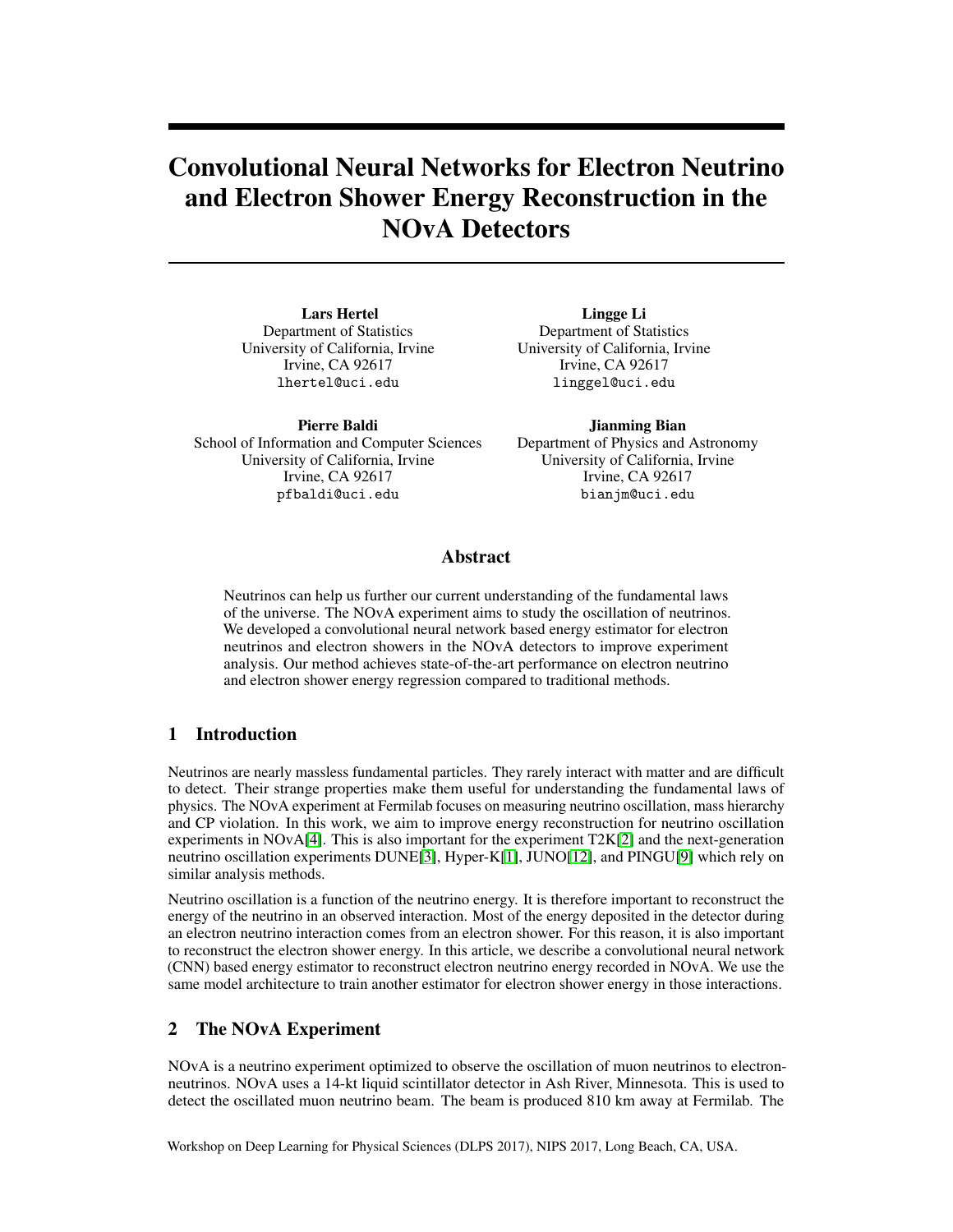NOvA detectors are fine grained, highly active tracking calorimeters. They consist of plastic (PVC) extrusions filled with liquid-scintillator. A wave shifting fiber is used to detect excitation from particles in the liquid-scintillator. Each cell extends the full width or height of the detector. Extrusions are assembled in alternating layers of vertical and horizontal extrusions. Measurements from a cell do not give information about the location in the cell. For this reason, hits caused by neutrino events are recorded in an x-z view and a y-z view hit map instead of a 3D image. The far detector has a total of 344,064 cells.



<span id="page-1-0"></span>Figure 1: Shown are  $x - z$  and  $y - z$  views of a typical electron neutrino interaction example. Red shows the hits caused by the electron, blue shows hits from the hadronic component. The intensity of each pixel reflects the magnitude of the deposited energy.



<span id="page-1-1"></span>Figure 2: Diagram of the  $x - z$  and  $y - z$  views of electron shower input examples. The intensity of each pixel reflects the amount of energy deposited in the cell.

#### 2.1 Sample

The standard NOvA simulation is used for the CNN training, validation and testing. The NOvA detector simulation chain is described in [\[5\]](#page-4-6). The  $\nu_e$  CC event reconstruction begins with clustering cell hits by space-time coincidence. The procedure collects hits from a single neutrino interaction (slice). The slices then serve as the foundation for all later reconstruction stages [\[7\]](#page-4-7). For each slice, a modified Hough transform is used to identify prominent straight-line features. Then the lines are tuned in an iterative procedure until they converge to the slice's interaction vertex. Prong clusters are then reconstructed using a Fuzzy K-means algorithm where the interaction vertex serves as seed [\[13\]](#page-4-8).

The  $\nu_e$  CC interactions are tagged by true neutrino interaction information in the simulation. Each input to the regression CNN for  $\nu_e$  CC energy includes two separate pixel maps in x-z and y-z detector views. The cell closest to the reconstructed interaction vertex in each view is chosen as the reference cell. Cells are contained within -30 to 120 planes in the z-direction. In the  $x(y)$ -direction cells are included within -70 to +70 cells. Therefore, the size of the input image to the CNN is  $151 \times 141$  in each view. The image size is thus large enough to contain the entire  $\nu_e$  CC interaction while avoiding hits caused by noise and cosmic rays in the same slice. Keeping the image size small also reduces computational complexity during training. Calibrated cell energy is used as the intensity of each pixel in the input pixel maps. Finally, energy is position dependent in the detector. This feature is accommodated by using x-, y- and z-coordinates of the reconstructed vertex as additional inputs of the to the fully connected layers of the CNN. For the training of the  $\nu_e$  CC energy regression CNN we use the complete interaction as input. An example of such an input is shown in figure [1.](#page-1-0) For training we use 612868 interaction samples of this type.

For the electron shower energy CNN, cell hits from the reconstructed shower are used as the input. Figure [2](#page-1-1) shows one example of this. The image size for the shower CNN is the same as the  $\nu_e$  CC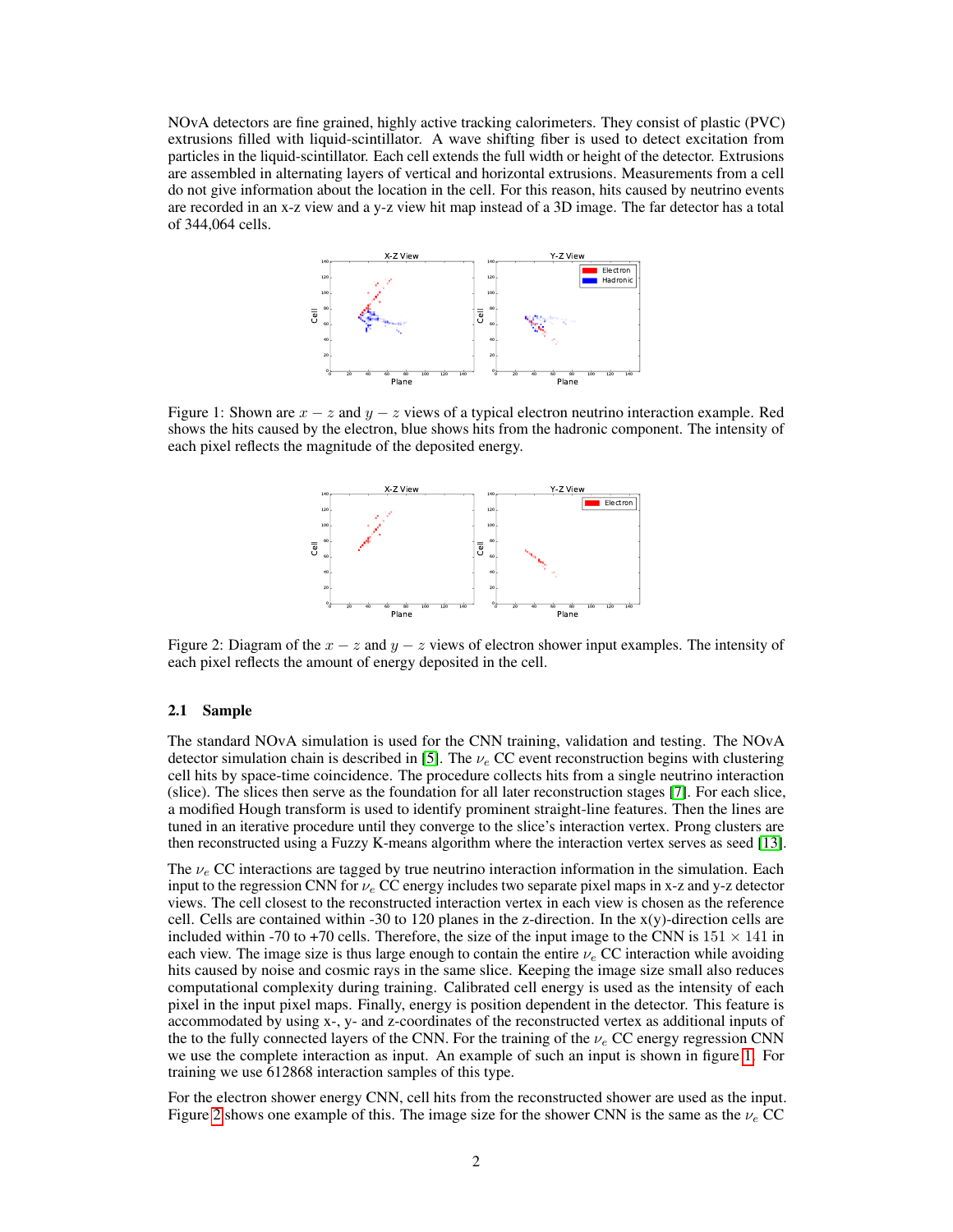

<span id="page-2-0"></span>Figure 4: The CNN architecture used for energy regression.

CNN. We use 667000 shower examples including their reconstructed vertices for training of the shower CNN.

## 3 Methods

#### 3.1 Data Processing

The pixel values of images are typically normalized before CNN training. The purpose of this is to increase numerical stability and gradient quality. Here most image pixels are zero and the non-zero pixel values tend to be small. We apply three normalization methods: mean zero unit variance standardization, log transformation and constant scaling. The three methods produce similar results. Therefore, a constant scaling factor of 100 is chosen after visual inspection of the input spectrum for  $\nu_e$  and electron. During training, data are processed in batches.

#### 3.2 CNN Details

The model inputs consist of  $x - z$  view and  $y - z$  view images as well as the reconstructed vertex position. The  $\nu_e$  energy model takes in event images while the shower energy model takes in shower images. For the output, the  $\nu_e$  energy model returns the predicted neutrino energy while the shower energy model returns the predicted shower energy. Our CNN utilizes a siamese network structure

where each sub-network processes an image from one view. Features are not shared between sub-networks to encourage learning from both views. Each sub-network has three Inception modules [\[14\]](#page-4-9) to simultaneously extract features of different dimensions. A CNN with another Inception module on top of the sub-networks produces the final output after the vertex position is added. Each convolutional layer including those in the Inception modules have 32 filters; the fully connected layer has 200 units. The network architecture is shown in diagram [4.](#page-2-0) The architecture builds on the work done in [\[6\]](#page-4-10). In our experiments, using additional Inception modules does not improve model performance. This is expected because our images are sparse relative to natural images.



<span id="page-2-1"></span>Figure 3: The plot compares resolutions using different loss functions. The blue curve is mean absolute scaled error, the green curve is mean absolute error, and the red curve is mean squared error.

Since the energy distributions are right skewed, we are interested in the energy resolution  $\frac{E_{reco}}{E_{true}}$ . To evaluate model performance, we analyze histograms of the resolution on the test set and their corresponding root mean square (RMS). As training loss we investigate the mean squared error and mean absolute error. Given the same resolution, we can expect larger errors for larger energies; the mean squared error would give more weight to high energy examples. This effect is reduced yet still existent in the mean absolute error. We consider scaling the error by the true value. Using a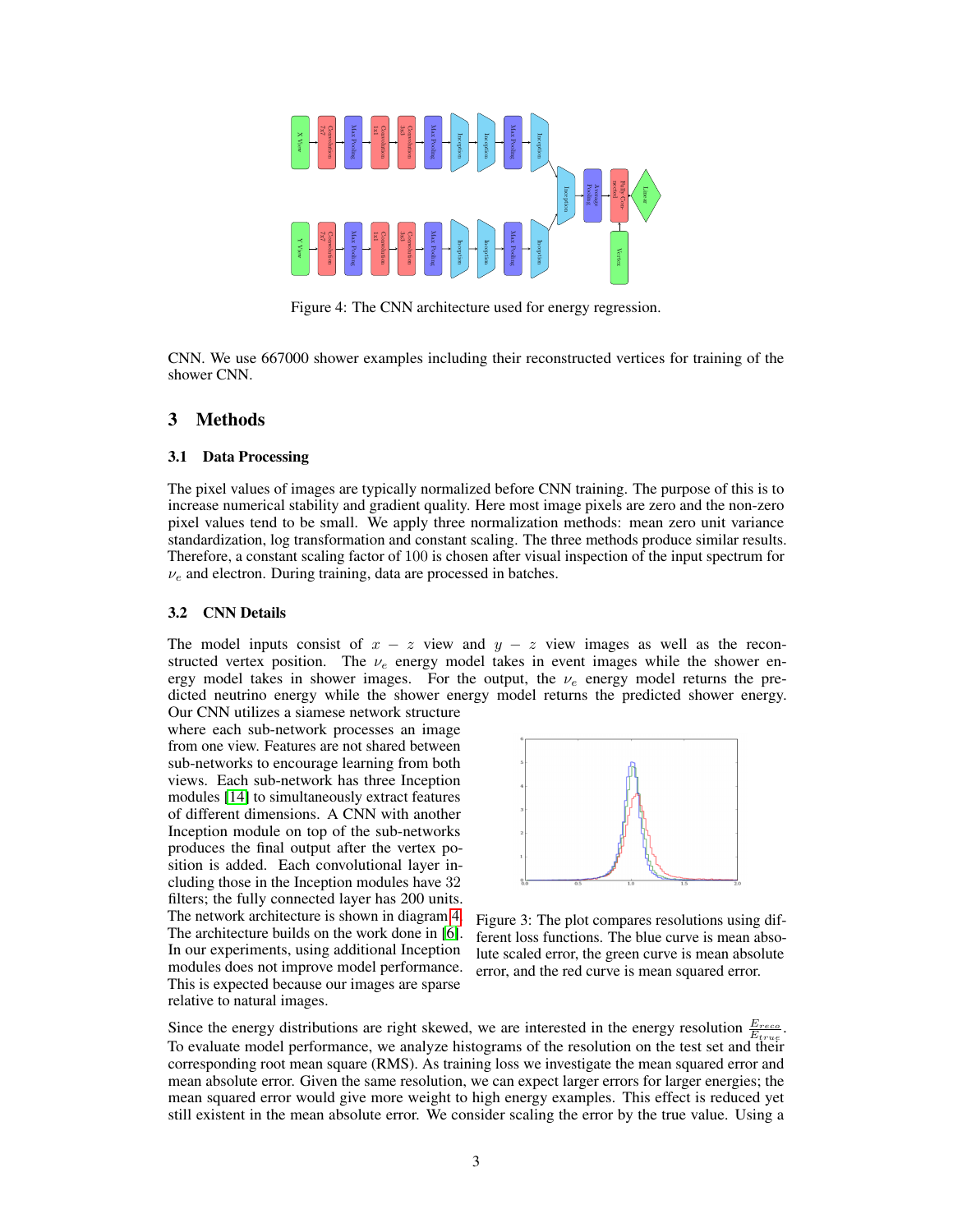<span id="page-3-1"></span>

|                          | <b>Baseline</b> |                         |      |                                   | FCL2   | <b>Dropout</b> |         |
|--------------------------|-----------------|-------------------------|------|-----------------------------------|--------|----------------|---------|
|                          |                 | 1e-4                    | 1e-5 | 1e-6                              | $1e-5$ |                |         |
| Val Loss $\vert$ 0.08444 |                 | $\vert$ 0.08538 0.08397 |      | $0.08398$   $0.08429$   $0.08458$ |        |                | 0.08696 |

Table 1: Table showing validation loss [3.2](#page-3-0) for the  $\nu_e$  network. L2 refers to L2-weight-penalty on all convolutional layers, FC L2 refers to L2-weight-penalty on the fully connected layer and Dropout refers to Dropout applied to the fully connected layer.

squared scaled error results in extremely large loss values for small energies. We therefore use the mean absolute scaled error given by:

<span id="page-3-0"></span>
$$
L = \frac{1}{n} \sum_{i}^{n} \left| \frac{o_i - t_i}{t_i} \right| \tag{1}
$$

where  $o_i$  is the CNN output,  $t_i$  the target energy and n the batch size. It can be seen that this optimizes a shifted version of the energy resolution:  $\frac{E_{reco} - E_{true}}{E_{true}} = \frac{E_{reco}}{E_{true}} - 1$ . Figure [3](#page-2-1) shows validation performances for mean absolute scaled error, mean absolute error and mean squared error. We also investigate the effect of regularizers on the regression CNN. We consider an L2 weight-penalty on the convolutional layer weights or the fully connected layer weights and dropout. Best validation losses are shown in table [1.](#page-3-1) It can be seen that small values of L2 weight penalty on the convolutional layers improves validation performance. Results presented in section [4](#page-3-2) refer to the baseline model.

The models are trained with stochastic gradient descent using the ADAM algorithm [\[11\]](#page-4-11). We choose a batch size of  $n = 128$  and an initial learning rate of  $1e - 3$  with learning rate reductions of 10 when the validation loss shows no improvement larger than 0.004 for 4 epochs. Models are trained for 100 epochs or until the validation loss does not increase by at least 0.001 for 5 epochs. The weights from the epoch with the best validation loss are kept. All models are implemented in Keras [\[8\]](#page-4-12) with Tensorflow backend. For testing and production, the model weights are transferred to Caffe [\[10\]](#page-4-13) which is integrated in the NOvA software framework.



<span id="page-3-3"></span>Figure 5: Plot of results for electron neutrino energy (left) and electron shower energy (right). For each plot the traditional reconstruction method is shown in blue and the pink curve is the CNN based method. A Gaussian curve is fitted to each histogram and its standard deviation is given as RMS values for each method.

## <span id="page-3-2"></span>4 Results and Future Work

We introduced a Convolutional Neural Network based energy regressor for the NOvA detectors. The method shows promising results for electron neutrino energy and electron shower energy prediction. Figure [5](#page-3-3) compares results for the CNN method against the previous best results. The taller peaks for electron neutrino energy and electron shower energy indicate smaller relative test errors. In particular, the CNN improves the RMS by 11% for  $\nu_e$  CC energy reconstruction. For electron shower energy reconstruction the CNN shows an improvement of 21% over the current best method. We note that this method's testing is entirely based on simulation. Results are therefore preliminary. Our next step is to apply this method to muon neutrino energy and muon energy. The challenge in this is that muons have longer trajectories which require larger input images. Furthermore, we aim to combine our efforts with work at NOvA on event and particle classification. It is of particular interest to combine these models into one to reduce the computational cost during prediction.